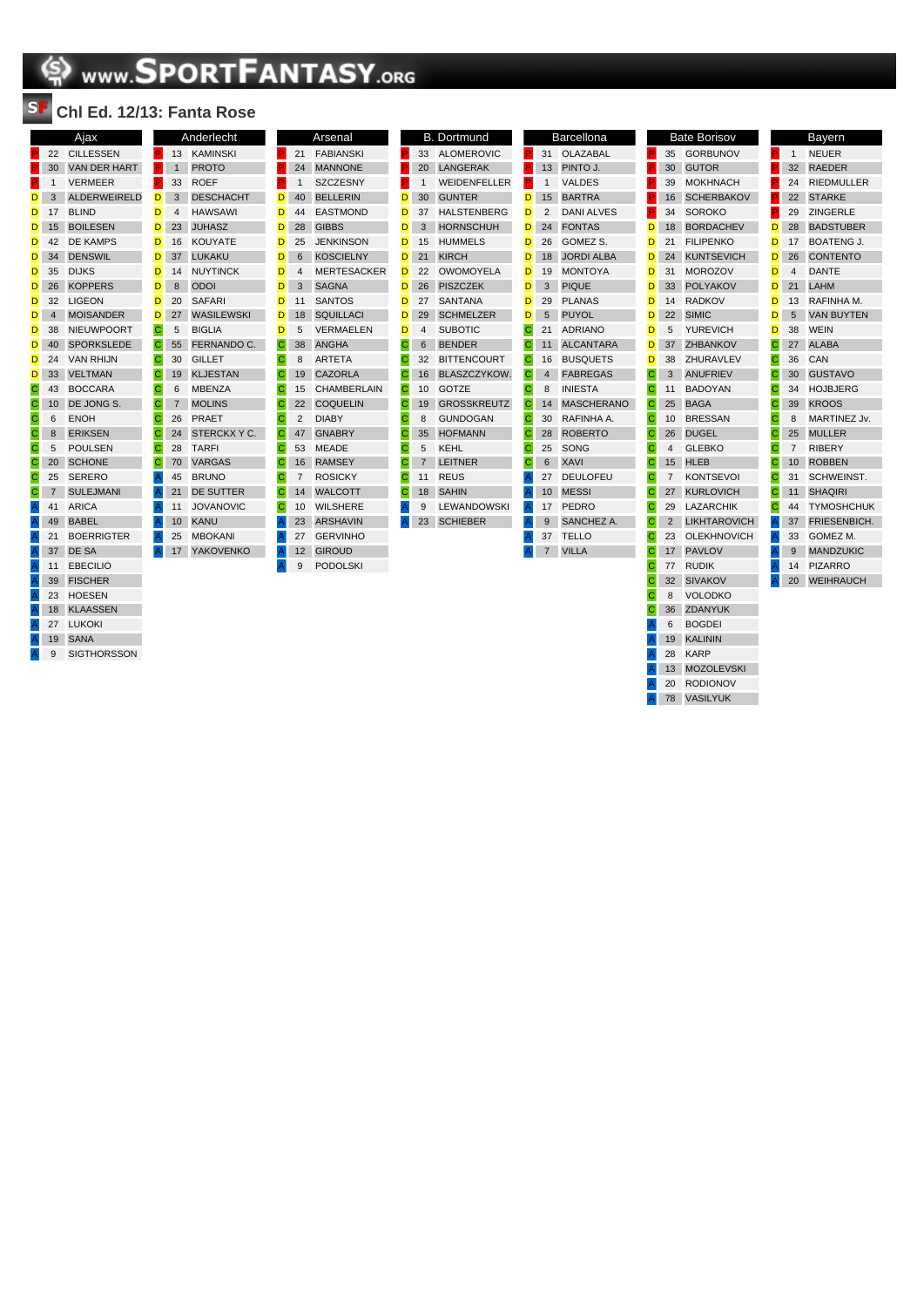|    |                | <b>Benfica</b>    |   |                 | <b>Braga</b>    |   |                | Celtic           |   |                | Chelsea            |   |              | Cluj                |   | Dinamo Kiev                     |              |                | Dinamo Zag.       |
|----|----------------|-------------------|---|-----------------|-----------------|---|----------------|------------------|---|----------------|--------------------|---|--------------|---------------------|---|---------------------------------|--------------|----------------|-------------------|
| P. | $\mathbf{1}$   | <b>ARTUR</b>      |   | 33              | <b>BETO</b>     |   |                | <b>FORSTER</b>   |   | 46             | <b>BLACKMAN</b>    |   |              | <b>FELGUEIRAS</b>   |   | 71 BOYKO                        |              |                | 30 KELAVA         |
| P. | 98             | <b>JOSE COSTA</b> |   | 23              | PEREIRA C.      |   | 24             | <b>ZALUSKA</b>   |   |                | <b>CECH</b>        |   | 32           | <b>MINCA</b>        |   | 24 BUSHCHAN                     |              |                | 31 MIKULIC        |
| P. | 13             | LOPES P.          | P |                 | <b>QUIM</b>     | D | $\overline{4}$ | <b>AMBROSE</b>   |   | 22             | TURNBULL           |   | 44           | <b>STANCIOIU</b>    |   | 35 KOVAL                        |              |                | 33 MITROVIC       |
|    | 52             | <b>VARELA B.</b>  | D | 15              | <b>BAIANO</b>   | D | 43             | <b>CHALMERS</b>  | D | 28             | <b>AZPILICUETA</b> | D | 20           | CADU                |   | 50 RUDKO                        |              |                | 32 MRMIC          |
| D  | 34             | ALMEIDA A.        | D | $\overline{4}$  | <b>COELHO</b>   | D | 44             | <b>FRASER</b>    | D | 34             | <b>BERTRAND</b>    | D | 45           | <b>CAMORA</b>       |   | <b>SHOVKOVSKIY</b>              | D            | 3              | <b>IBANEZ</b>     |
| D  | 50             | <b>CANCELO</b>    | D | 44              | <b>DOUGLAO</b>  | D | 3              | <b>IZAGUIRRE</b> | D | 24             | <b>CAHILL</b>      | D | 12           | <b>MAFTEI</b>       | D | 44<br>ALMEIDA L.                | D            | $\overline{2}$ | <b>PULJIC</b>     |
| D  | 65             | CARDOSO F.        | D | 20              | <b>ELDERSON</b> | D | 23             | LUSTIG           | D | 47             | <b>CLIFFORD</b>    | D | 13           | <b>PICCOLO</b>      | D | 3<br><b>BETAO</b>               | D            | 4              | <b>SIMUNIC</b>    |
| D  | 24             | <b>GARAY</b>      | D | 21              | <b>ISMAILY</b>  | D | 2              | <b>MATTHEWS</b>  | D | 3              | COLE A.            | D | 3            | PINTO I.            | D | KHACHERIDI<br>34                | D            |                | 11 TOMECAK        |
| D  | 76             | <b>GASPAR</b>     | D | 26              | <b>VINICIUS</b> | D | 21             | <b>MULGREW</b>   | D | 49             | DEEN-CONTEH        | D | 24           | <b>RADA</b>         | D | 17 MIKHALIK                     | D            | 13             | <b>TONEL</b>      |
| D  | 33             | <b>JARDEL</b>     | C | 30              | ALAN            | D | 25             | <b>ROGNE</b>     | D | 19             | <b>FERREIRA P.</b> | D | 8            | <b>SEPSI</b>        | D | 2<br>SILVA D.                   | D            |                | 24 VIDA           |
| D  | $\overline{4}$ | <b>LUISAO</b>     | C | 5               | <b>AMORIM</b>   | D | 6              | <b>WILSON</b>    | D | 2              | <b>IVANOVIC</b>    | C | 31           | <b>AGUIRREGARAY</b> | D | 33<br><b>TAIWO</b>              | D            |                | 14 VRSALJKO       |
| D  | 5              | <b>LUISINHO</b>   | C |                 | 27 CUSTODIO     | C | 8              | <b>BROWN S.</b>  | D | 54             | <b>KANE</b>        | C | 25           | ALBERTO             | С | 23 BOGDANOV                     | C            | 6              | ADEMI             |
| D  | 36             | <b>MARTINS L.</b> | C | 22              | <b>DJAMAL</b>   | C | 15             | <b>COMMONS</b>   | D | $\overline{4}$ | LUIZ               | C | 16           | <b>BASTOS</b>       | C | <b>BUYALSKIY</b><br>29          | C            | 20             | ALISPAHIC         |
| D  | 72             | <b>NUNES</b>      | C | 14              | <b>MICAEL</b>   | C | 33             | <b>KAYAL</b>     | D | 58             | PAPPOE             | C | 23           | <b>GODEMECHE</b>    | С | <b>DUDU</b><br>99               | $\mathsf{C}$ |                | 77 BROZOVIC       |
| D  | - 14           | PEREIRA M.        | C | 8               | <b>MOSSORO</b>  | С | 16             | LEDLEY           | D | 60             | PHILLIP            | C | 6            | <b>MURESAN</b>      | С | 19 GARMASH                      | C            | 5              | <b>CALELLO</b>    |
| D  | 27             | <b>VITOR</b>      |   | 25              | <b>SALINO</b>   | C | 46             | <b>MCGEOUCH</b>  | D | 26             | <b>TERRY</b>       | C | 30           | <b>PEDRO</b>        | С | <b>GUSEV</b><br>20              | C            |                | 17 CARRASCO       |
| C  | 10             | <b>AIMAR</b>      | C | 45              | <b>VIANA</b>    | C | 67             | WANYAMA          | C |                | 17 HAZARD          | C | 10           | VALENTE             | С | HARUNA<br>25                    | C            | 28             | <b>HALILOVIC</b>  |
| С  | 90             | <b>CAVALEIRO</b>  |   | 10 <sup>°</sup> | <b>BARBOSA</b>  |   |                | <b>FEDOR</b>     |   | 8              | LAMPARD            |   | 19           | <b>BJELANOVIC</b>   | С | <b>KALITVINTSEV</b><br>45       |              | 8              | <b>KOVACIC</b>    |
| C  | 8              | <b>CESAR B.</b>   |   | 83              | <b>CARLAO</b>   |   | 49             | <b>FORREST</b>   |   | 21             | <b>MARIN</b>       |   | $\mathbf{Q}$ | <b>KAPETANOS</b>    | C | <b>KRANJCAR</b><br>21           | C            | 19             | <b>PIVARIC</b>    |
| C  | 67             | COSTA H.          |   | 9               | <b>CESAR P.</b> |   | 88             | <b>HOOPER</b>    |   |                | 12 OBI MIKEL       |   | 11           | <b>NICOARA</b>      |   | <b>NINKOVIC</b><br>36           |              |                | 10 SAMMIR         |
| C  | 20             | <b>GAITAN</b>     |   |                 | 17 EDER         |   | 11             | <b>NOUIOUI</b>   | С |                | 11 OSCAR           |   | 99           | SOUGOU              | С | 14 RYBALKA                      |              | 21             | <b>BEQIRAJ</b>    |
| C  | 89             | <b>GOMES</b>      |   | 29              | LUIS            |   | 9              | <b>SAMARAS</b>   |   |                | 35 PIAZON          |   |              |                     |   | <b>VELOSO</b><br>$\overline{4}$ |              | 90             | <b>COP</b>        |
| C  | 95             | GUZZO             |   | 12 <sup>2</sup> | <b>MICHEL</b>   |   | 10             | <b>STOKES</b>    | C | $\overline{7}$ | RAMIRES            |   |              |                     |   | <b>VUKOJEVIC</b><br>5           |              | 99             | <b>KRSTANOVIC</b> |
| C  | 17             | <b>MARTINS C.</b> |   |                 |                 |   |                | 32 WATT          |   | 6              | <b>ROMEU</b>       |   |              |                     |   | <b>YARMOLENKO</b><br>9          |              | 18             | PEKO              |
| С  | 55             | <b>MARTINS D.</b> |   |                 |                 |   |                |                  | С | 56             | SAVILLE            |   |              |                     |   | 37 YUSSUF                       |              | 55             | <b>RUKAVINA</b>   |
| C  | 21             | <b>MATIC</b>      |   |                 |                 |   |                |                  |   | 10             | <b>MATA</b>        |   |              |                     |   | 85<br>ARAUJO                    |              |                |                   |
| С  | 9              | <b>NOLITO</b>     |   |                 |                 |   |                |                  |   | 13             | MOSES              |   |              |                     |   | 11 IDEYE                        |              |                |                   |
| С  | 35             | PEREZ             |   |                 |                 |   |                |                  |   | 23             | <b>STURRIDGE</b>   |   |              |                     |   | 77 KHLYOBAS                     |              |                |                   |
| С  | 77             | <b>ROSA</b>       |   |                 |                 |   |                |                  |   | 9              | <b>TORRES F.</b>   |   |              |                     |   | 13 MEHMEDI                      |              |                |                   |
| С  | 97             | TEIXEIRA J.       |   |                 |                 |   |                |                  |   |                |                    |   |              |                     |   | 10 MILEVSKIY                    |              |                |                   |
| A  | 60             | CAFU              |   |                 |                 |   |                |                  |   |                |                    |   |              |                     |   | 85<br>RAFFAEL                   |              |                |                   |
|    | $\overline{7}$ | CARDOZO O.        |   |                 |                 |   |                |                  |   |                |                    |   |              |                     |   | 15 RUBEN                        |              |                |                   |
| A  | 15             | JOHN O.           |   |                 |                 |   |                |                  |   |                |                    |   |              |                     |   |                                 |              |                |                   |
|    | 11             | <b>LIMA</b>       |   |                 |                 |   |                |                  |   |                |                    |   |              |                     |   |                                 |              |                |                   |
|    | 25             | <b>MELGAREJO</b>  |   |                 |                 |   |                |                  |   |                |                    |   |              |                     |   |                                 |              |                |                   |

A 19 RODRIGO A 18 SALVIO A 74 SILVA S.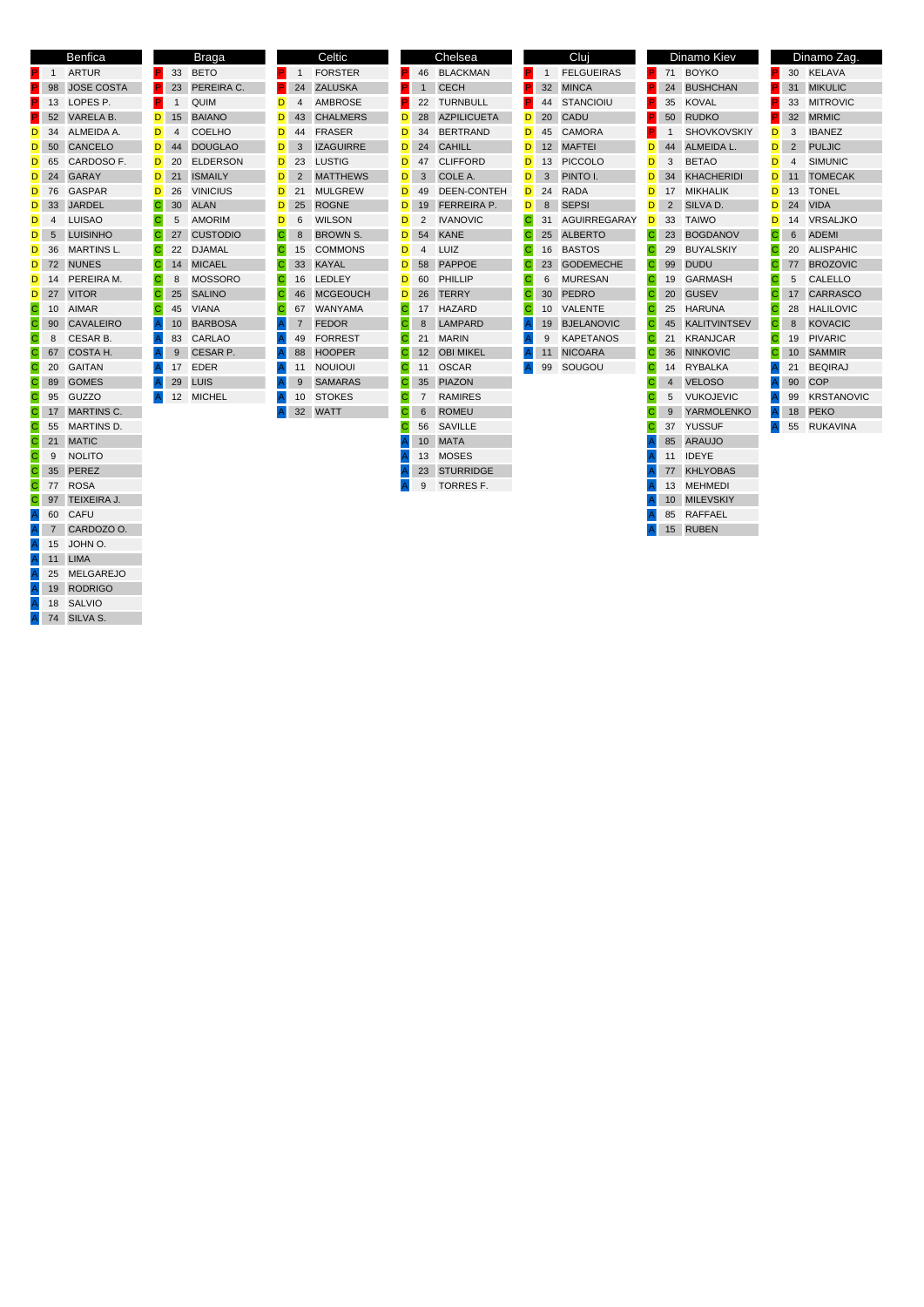| Galatasaray                             | Juventus                                     | Lille                                  | <b>Malaga</b>                       | Manchester C.                          | Manchester U.                         | Milan                                           |
|-----------------------------------------|----------------------------------------------|----------------------------------------|-------------------------------------|----------------------------------------|---------------------------------------|-------------------------------------------------|
| CEYLAN<br>86                            | <b>BUFFON</b><br>P<br>$\mathbf{1}$           | ELANA<br>16                            | 13 CABALLERO                        | <b>HART</b><br>$\mathbf{1}$            | 40 AMOS                               | 32<br>ABBIATI                                   |
| <b>ERCETIN</b><br>82                    | <b>RUBINHO</b><br>34                         | LANDREAU<br>$\mathbf{1}$               | <b>KAMENI</b><br>$\mathbf{1}$       | <b>JOHANSEN</b><br>63                  | DE GEA<br>$\mathbf{1}$                | <b>AMELIA</b><br>$\mathbf{1}$                   |
| 25<br><b>MUSLERA</b>                    | <b>STORARI</b><br>P<br>30                    | 30<br><b>MOUKO</b><br>P.               | 32<br>POL                           | 30<br><b>PANTILIMON</b>                | <b>JOHNSTONE</b><br>50                | 59<br><b>GABRIEL</b>                            |
| D<br>22<br><b>BALTA</b>                 | D<br><b>BARZAGLI</b><br>15                   | D<br><b>BASA</b><br>25                 | D<br>25 ANTUNES                     | <b>CLICHY</b><br>D<br>22               | <b>LINDEGAARD</b><br>13               | <b>NARDUZZO</b><br>P<br>60                      |
| D<br>33<br><b>BIRINCI</b>               | D<br><b>BONUCCI</b><br>19                    | <b>BERIA</b><br>D<br>18                | D<br>5<br><b>DEMICHELIS</b>         | <b>FACEY</b><br>D<br>73                | D<br><b>BUTTNER</b><br>28             | ABATE<br>D<br>20                                |
| 27<br><b>EBOUE</b><br>D                 | D<br><b>CACERES</b><br>4                     | <b>BONNART</b><br>D<br>21              | D<br>$\overline{2}$<br><b>GAMEZ</b> | <b>HELAN</b><br>D<br>61                | D<br>EVANS J.<br>6                    | D<br>77 ANTONINI                                |
| 26<br>KAYA                              | D<br>3<br><b>CHIELLINI</b>                   | D<br>22<br>CHEDJOU                     | <b>LUGANO</b>                       | D<br><b>KENNEDY</b>                    | D<br><b>EVRA</b>                      | D<br><b>BONERA</b>                              |
| D                                       |                                              |                                        | D<br>4                              | 54                                     | 3                                     | 25                                              |
| <b>NOUNKEU</b><br>13<br>D               | D<br>DE CEGLIE<br>11                         | D<br>$\overline{2}$<br><b>DEBUCHY</b>  | D<br>23<br>ONYEWU                   | <b>KOLAROV</b><br>D<br>13              | D<br><b>FERDINAND</b><br>5            | D<br>$\overline{2}$<br><b>DE SCIGLIO</b>        |
| SARIOGLU<br>55<br>D                     | D<br>26<br><b>LICHTSTEINER</b>               | D<br>3<br><b>DIGNE</b>                 | D<br><b>SANCHEZ S</b><br>21         | <b>KOMPANY</b><br>D<br>$\overline{4}$  | D<br>JONES P.<br>4                    | D<br><b>MEXES</b><br>5                          |
| D<br>5<br><b>ZAN</b>                    | D<br><b>PELUSO</b><br>13                     | D<br><b>ROZEHNAL</b><br>14             | D<br>3<br><b>WELIGTON</b>           | D<br><b>LEIGH</b><br>77                | D<br><b>KEANE</b><br>38               | D<br><b>YEPES</b><br>76                         |
| C<br><b>ALTINTOP</b><br>4               | C<br>22<br><b>ASAMOAH</b>                    | <b>SIDIBE</b><br>D<br>15               | $\mathsf{C}$<br><b>CAMACHO</b><br>6 | <b>LESCOTT</b><br>D<br>6               | D<br><b>RAFAEL</b><br>2               | <b>ZAPATA</b><br>D<br>17                        |
| 53 AMRABAT<br>C                         | C<br>24 GIACCHERINI                          | VANDAM<br>D<br>12 <sup>2</sup>         | $\mathsf{C}$<br><b>DUDA</b><br>17   | D<br>MAICON D.<br>3                    | D<br><b>SMALLING</b><br>12            | <b>AMBROSINI</b><br>C<br>23                     |
| C<br>$\overline{7}$<br>AYDIN YILMAZ     | C<br>33<br><b>ISLA</b>                       | С<br><b>BALMONT</b><br>4               | C<br><b>ELISEU</b><br>18            | D<br>33<br><b>NASTASIC</b>             | D<br><b>VIDIC</b><br>15               | C<br><b>BOATENG K.</b><br>10                    |
| <b>BAYTAR</b><br>C<br>50                | $\mathbf C$<br><b>MARCHISIO</b><br>8         | C<br><b>GUEYE</b><br>5                 | $\mathsf{C}$<br>22 ISCO             | <b>PLUMMER</b><br>D<br>78              | C<br><b>ANDERSON</b><br>8             | C<br><b>CONSTANT</b><br>21                      |
| <b>COLAK</b><br>C<br>52                 | C<br>39<br><b>MARRONE</b>                    | <b>KLONARIDIS</b><br>С<br>28           | С<br>16 ITURRA                      | $\overline{2}$<br><b>RICHARDS</b><br>D | C<br>16 CARRICK                       | DE JONG N.<br>C<br>34                           |
| C<br><b>INAN</b><br>8                   | <b>PADOIN</b><br>20                          | С<br>MARTIN M.<br>10 <sup>°</sup>      | $\mathsf{C}$<br><b>JOAQUIN</b><br>7 | D<br>86<br><b>SWAN</b>                 | $\mathsf C$<br><b>CLEVERLEY</b><br>23 | C<br><b>FLAMINI</b><br>16                       |
| $\mathbf C$<br>35<br><b>KURTULUS</b>    | $\overline{7}$<br>PEPE S.                    | С<br><b>MAVUBA</b><br>24               | C<br>12 PIAZON                      | D<br>WABARA<br>57                      | С<br>34<br>COLE L.                    | $\mathsf{C}$<br><b>MONTOLIVO</b><br>18          |
| <b>MELO</b><br>C<br>10                  | C<br><b>PIRLO</b><br>21                      | С<br>31 MICHEL J.                      | $\mathsf{C}$<br>27 PORTILLO         | <b>WALTERS</b><br>D<br>56              | $\mathsf C$<br><b>GIGGS</b><br>11     | C<br><b>MUNTARI</b><br>4                        |
|                                         | <b>POGBA</b>                                 | PEDRETTI                               |                                     | D                                      | C                                     | <b>NOCERINO</b>                                 |
| C<br><b>RIERA</b><br>11                 | C<br>6                                       | С<br>17                                | C<br><b>TOULALAN</b><br>8           | ZABALETA<br>5                          | KAGAWA<br>26                          | C<br>8                                          |
| C<br>14<br>SNEIJDER                     | 23<br><b>VIDAL</b>                           | <b>BRUNO G.</b><br>19                  | <b>BAPTISTA</b><br>10 <sup>°</sup>  | C<br><b>BARRY</b><br>18                | С<br>35 LINGARD                       | $\mathsf{C}$<br>12 TRAORE B.                    |
| 19<br><b>BULUT</b><br>$\overline{A}$    | <b>ANELKA</b><br>18<br>Α                     | <b>DE MELO</b><br>9                    | <b>FABRICE</b><br>45                | <b>DAVID SILVA</b><br>C<br>21          | C<br>17 NANI                          | <b>EL SHAARAWY</b><br>92                        |
| 17 BURAK YILMAZ                         | <b>GIOVINCO</b><br>12                        | 8<br><b>KALOU</b><br>A.                | 11 FERNANDEZ                        | $\mathsf{C}$<br>74 EVANS G.            | C<br>25 POWELL                        | GANZ<br>56                                      |
| 12<br><b>DROGBA</b><br>$\mathsf{A}$     | 32<br><b>MATRI</b><br>A                      | <b>MENDES</b><br>A<br>11               | 24<br><b>SANTA CRUZ</b>             | C<br><b>GARCIA</b><br>14               | C<br>22 SCHOLES                       | 22<br><b>KRKIC</b>                              |
| <b>ELMANDER</b><br>9                    | QUAGLIARELLA<br>27                           | <b>PAYET</b><br>A<br>$\overline{7}$    | <b>SAVIOLA</b><br>9<br>A            | 93 GLENDON<br>C                        | C<br>46 TUNNICLIFFE                   | 19 NIANG                                        |
|                                         | 9<br><b>VUCINIC</b><br>Α                     | <b>RODELIN</b><br>20                   |                                     | C<br><b>HUTTON</b><br>76               | C<br>VALENCIA<br>7                    | <b>PAZZINI</b><br>11                            |
|                                         |                                              | <b>ROUX</b><br>26<br>A                 |                                     | <b>HUWS</b><br>52                      | $\mathsf C$<br><b>VERMIJL</b><br>36   | <b>PETAGNA</b><br>37                            |
|                                         |                                              |                                        |                                     | $\overline{7}$<br><b>MILNER</b>        | С<br>18 YOUNG                         | 7<br><b>ROBINHO</b><br>$\mathsf{A}$             |
|                                         |                                              |                                        |                                     | <b>NASRI</b><br>8                      | A<br><b>HERNANDEZ J.</b><br>14        |                                                 |
|                                         |                                              |                                        |                                     | 17<br>RODWELL                          | A<br>KING J.<br>41                    |                                                 |
|                                         |                                              |                                        |                                     | 55 RUSNAK                              | <b>ROONEY</b><br>10<br>Α              |                                                 |
|                                         |                                              |                                        |                                     | <b>TOURE</b><br>42                     | <b>VAN PERSIE</b><br>20               |                                                 |
|                                         |                                              |                                        |                                     | <b>AGUERO</b><br>16                    | 19 WELBECK                            |                                                 |
|                                         |                                              |                                        |                                     | 45                                     |                                       |                                                 |
|                                         |                                              |                                        |                                     | <b>BALOTELLI</b>                       |                                       |                                                 |
|                                         |                                              |                                        |                                     | COLE D.<br>70                          |                                       |                                                 |
|                                         |                                              |                                        |                                     | <b>DRURY</b><br>51                     |                                       |                                                 |
|                                         |                                              |                                        |                                     | 10 DZEKO                               |                                       |                                                 |
|                                         |                                              |                                        |                                     |                                        |                                       |                                                 |
|                                         |                                              |                                        |                                     | <b>GUIDETTI</b><br>60                  |                                       |                                                 |
|                                         |                                              |                                        |                                     | <b>HENSHALL</b><br>53                  |                                       |                                                 |
|                                         |                                              |                                        |                                     | NIMELY<br>43                           |                                       |                                                 |
|                                         |                                              |                                        |                                     | <b>SINCLAIR</b><br>11                  |                                       |                                                 |
|                                         |                                              |                                        |                                     | 32 TEVEZ                               |                                       |                                                 |
|                                         |                                              |                                        |                                     |                                        |                                       |                                                 |
| Montpellier                             | Nordsjelland                                 | Olympiacos                             | Paris St.Ger.                       | Porto                                  | <b>Real Madrid</b>                    | Schalke 04                                      |
| <b>JOURDREN</b><br>16                   | <b>HANSEN J.</b><br>$\mathbf 1$              | CARROLL<br>$\mathbf{1}$                | 16 AREOLA                           | 24<br><b>FABIANO</b>                   | ADAN<br>13                            | P.<br><b>FAHRMANN</b><br>1                      |
| 30<br><b>LIGALI</b>                     | <b>JENSEN</b><br>25                          | <b>MEGYERI</b><br>42                   | <b>DOUCHEZ</b><br>$\mathbf{1}$      | <b>HELTON</b><br>$\mathbf{1}$          | <b>CASILLAS</b><br>1                  | 34 HILDEBRAND                                   |
| <b>PIONNIER</b><br>$\mathbf{1}$         | <b>STORCH</b><br>P<br>32                     | <b>VLACHOS</b><br>40<br>P.             | 30<br><b>SIRIGU</b>                 | 71<br><b>JOAO COSTA</b>                | COLLADO<br>P<br>25                    | OSWALD<br>38                                    |
| 40<br><b>VALETTE</b>                    | P<br><b>VILLADSEN</b><br>16                  | D<br><b>CONTRERAS</b><br>15            | D<br>13<br><b>ALEX</b>              | <b>KADU</b><br>41                      | P<br><b>DIEGO LOPEZ</b><br>41         | 36<br><b>UNNERSTALL</b>                         |
| 5<br><b>BEDIMO</b><br>D                 | D<br><b>GREGOR</b><br>40                     | D<br>20<br><b>HOLEBAS</b>              | D<br>22 ARMAND                      | SILVA E.<br>61                         | 31 PACHECO                            | D<br><b>HOWEDES</b><br>4                        |
| $\overline{2}$<br><b>BOCALY</b><br>D    | D<br>19<br><b>GUNDELACH</b>                  | <b>LYKOGIANNIS</b><br>D<br>25          | D<br>CAMARA Z.<br>6                 | 23 BA<br>D                             | D<br><b>ALBIOL</b><br>18              | D<br>21<br><b>METZELDER</b>                     |
| 12<br><b>CONGRE</b><br>D                | D<br>29<br><b>HENRIKSEN</b>                  | D<br>5<br><b>MACHADO</b>               | D<br>26<br><b>JALLET</b>            | 42<br><b>CARNEIRO</b><br>D             | ARBELOA<br>D<br>17                    | D<br>14                                         |
| <b>DEPLAGNE</b><br>25<br>D              | D<br><b>KILDENTOFT</b><br>4                  | $\overline{c}$<br>D<br><b>MANIATIS</b> | D<br>17 MAXWELL                     | <b>DANILO</b><br>D<br>$\overline{2}$   | D<br><b>CARVALHO</b><br>11            | D<br>22 UCHIDA                                  |
| 21 EL KAOUTARI<br>D                     | D<br>27<br>KING S.                           | D<br>24<br><b>MANOLAS</b>              | <b>SAKHO</b><br>D<br>3              | D<br>45<br>FERREIRA T.                 | D<br>5<br><b>COENTRAO</b>             | C<br>11 AFELLAY                                 |
| <b>HILTON</b><br>4<br>D                 | D<br><b>KNUDSEN</b><br>47                    | D<br>3<br><b>MODESTO</b>               | D<br>SILVA T.<br>$\overline{2}$     | MAICON P.<br>D<br>$\overline{4}$       | D<br><b>MARCELO</b><br>12             | C<br><b>BARNETTA</b><br>27                      |
| D<br>31 MEZAGUE                         | D<br>43<br><b>MAXSO</b>                      | D<br>6<br>PAPAZOGLOU                   | D<br>5<br><b>TIENE</b>              | D<br>22<br>MANGALA                     | D<br>24<br><b>NACHO</b>               | $\mathsf{C}$<br><b>BASTOS M.</b><br>9           |
| 22 STAMBOULI<br>D                       | D<br><b>MOURITZEN</b><br>46                  | D<br><b>TOROSSIDIS</b><br>35           | D<br>23 VAN DER WIEL                | D<br><b>OTAMENDI</b><br>30             | D<br>PEPE<br>3                        | $\mathsf{C}$<br><b>BILDIRICI</b><br>39          |
| 3<br>YANGA-MBIWA<br>D                   | D<br><b>MTILIGA</b><br>8                     | С<br><b>ABDOUN</b><br>93               | C<br>32 BECKHAM                     | D<br>55<br>PEREIRA L.                  | D<br><b>RAMOS</b><br>4                | 31 DRAXLER<br>C                                 |
|                                         |                                              |                                        |                                     |                                        |                                       | C                                               |
| <b>BELHANDA</b><br>C<br>10              | D<br><b>OKORE</b><br>$\overline{\mathbf{c}}$ | С<br><b>DIAKITE</b><br>26              | $\mathsf{C}$<br>20 CHANTOME         | D<br>5<br><b>QUINONES</b>              | D<br>VARANE<br>$\overline{2}$         | 23 FUCHS                                        |
| CABELLA<br>C<br>20                      | D<br>18<br><b>PARKHURST</b>                  | С<br>8<br><b>FEJSA</b>                 | C<br><b>LUCAS</b><br>29             | D<br>73<br>RAFAEL L.                   | $\mathbf C$<br>CALLEJON<br>21         | $\mathsf{C}$<br>12 HOGER                        |
| 26<br><b>DABO</b><br>C                  | D<br>21<br><b>RUNJE</b>                      | С<br>18<br><b>FETFATZIDIS</b>          | С<br>14 MATUIDI                     | <b>SANDRO</b><br>D<br>26               | <b>CASEMIRO</b><br>С<br>38            | C<br>13 JONES J.                                |
| C<br>ESTRADA<br>13                      | C<br>ADU<br>6                                | C<br>19<br><b>FUSTER</b>               | C<br>$\overline{7}$<br><b>MENEZ</b> | $\mathsf{C}$<br><b>CASTRO</b><br>6     | C<br>22 DI MARIA                      | $\mathsf{C}$<br><b>KLINGENBURG</b><br>30        |
| $\mathsf{C}$<br><b>JEUNECHAMP</b><br>27 | C<br><b>BARUT</b><br>45                      | С<br>27 GRECO                          | $\mathbf C$<br>28 MOTTA             | $\mathsf{C}$<br>35 DEFOUR              | $\mathsf C$<br><b>ESSIEN</b><br>15    | $\mathsf{C}$<br>35 KOLASINAC                    |
| MARTIN J.<br>C<br>28                    | $\mathbf C$<br>17 CHRISTENSEN                | <b>IBAGAZA</b><br>С<br>7               | C<br><b>PASTORE</b><br>27           | C<br>EDU<br>48                         | C<br>30 FERNANDEZ A.                  | 32 MATIP<br>C                                   |
| <b>MARVEAUX</b><br>C<br>6               | C<br>HANSEN E.<br>34                         | С<br><b>ROUGALAS</b><br>45             | $\mathsf{C}$<br><b>RABIOT</b><br>25 | C<br>FERNANDO F.<br>25                 | <b>KAKA</b><br>C<br>8                 | C<br>28 MORITZ                                  |
| PITAU<br>C<br>14                        | С<br>24<br><b>ISSAH</b>                      | С<br>23<br><b>SIOVAS</b>               | С<br>24 VERRATTI                    | C<br>15<br><b>IZMAILOV</b>             | C<br><b>KHEDIRA</b><br>6              | C<br>33 NEUSTADTER                              |
| <b>SAIHI</b><br>C<br>23                 | C<br><b>LORENTZEN</b><br>20                  | A<br><b>DIOGO</b><br>87                | <b>GAMEIRO</b><br>A<br>19           | C<br><b>LUCHO</b><br>3                 | $\mathsf{C}$<br><b>LUCAS</b><br>32    | PAPADOPOULOS<br>$\mathsf{C}$<br>37<br>TORRES M. |
| <b>TINHAN</b><br>15                     | <b>PETRY</b><br>30                           | <b>DJEBBOUR</b><br>10                  | <b>IBRAHIMOVIC</b><br>18            | <b>MOUTINHO</b><br>8                   | C<br>19<br><b>MODRIC</b>              | 16<br>EDU                                       |
| $\overline{A}$<br>AIT-FANA<br>18        | $\mathbf C$<br><b>STOKHOLM</b><br>7          | <b>MITROGLOU</b><br>A<br>11            | LAVEZZI<br>A<br>11                  | $\mathsf{C}$<br><b>OLIVEIRA</b><br>60  | $\mathbf C$<br><b>OZIL</b><br>10      | 17 FARFAN                                       |
| <b>CAMARA S</b><br>19                   | <b>TICINOVIC</b><br>23                       | 9<br><b>PANTELIC</b><br>A              |                                     | TO-ZE<br>C<br>70                       | $\mathsf C$<br>RODRIGUEZ J.<br>34     | 25 HUNTELAAR                                    |
| <b>CHARBONNIER</b><br>9                 | <b>AYNAOGLU</b><br>13                        |                                        |                                     | <b>TOMAS</b><br>56                     | C<br>14 XABI ALONSO                   | 8 MARICA                                        |
| 11<br>HERRERA                           | <b>BECKMANN</b><br>А<br>10                   |                                        |                                     | 27<br>ATSU                             | A<br><b>BENZEMA</b><br>9              | 29<br>MEYER                                     |
| <b>MOUNIER</b><br>8                     | <b>CHRISTIANSEN</b><br>5                     |                                        |                                     | <b>COUTO JUNIOR</b><br>57              | <b>HIGUAIN</b><br>A<br>20             | 19<br><b>OBASI</b>                              |
|                                         |                                              |                                        |                                     |                                        | 29                                    |                                                 |
| 34<br><b>SYLLA</b>                      | JOHN J.<br>15                                |                                        |                                     | 28<br><b>KELVIN</b>                    | Α<br><b>MORATA</b>                    | 20 PUKKI                                        |
| <b>UTAKA</b><br>7                       | <b>LAUDRUP</b><br>22                         |                                        |                                     | 19 LIEDSON                             | 26 PLANO                              |                                                 |
|                                         | 12<br>LAWAN<br>А                             |                                        |                                     | MARTINEZ Jc.<br>9                      | 28 RODRIGUEZ J.<br>Α                  |                                                 |
|                                         | <b>LINDBERG</b><br>41                        |                                        |                                     | 47 MARTINS F.                          | 7 RONALDO<br>A                        |                                                 |
|                                         | NORDSTRAND<br>11                             |                                        |                                     |                                        |                                       |                                                 |
|                                         | <b>RITTER PLUM</b><br>42                     |                                        |                                     | 79<br><b>PACIENCIA</b>                 |                                       |                                                 |
|                                         | 14<br><b>SISE</b><br>44<br>ZINCKERNAGEL      |                                        |                                     | RODRIGUEZ J.<br>10<br>17 VARELA S.     |                                       |                                                 |